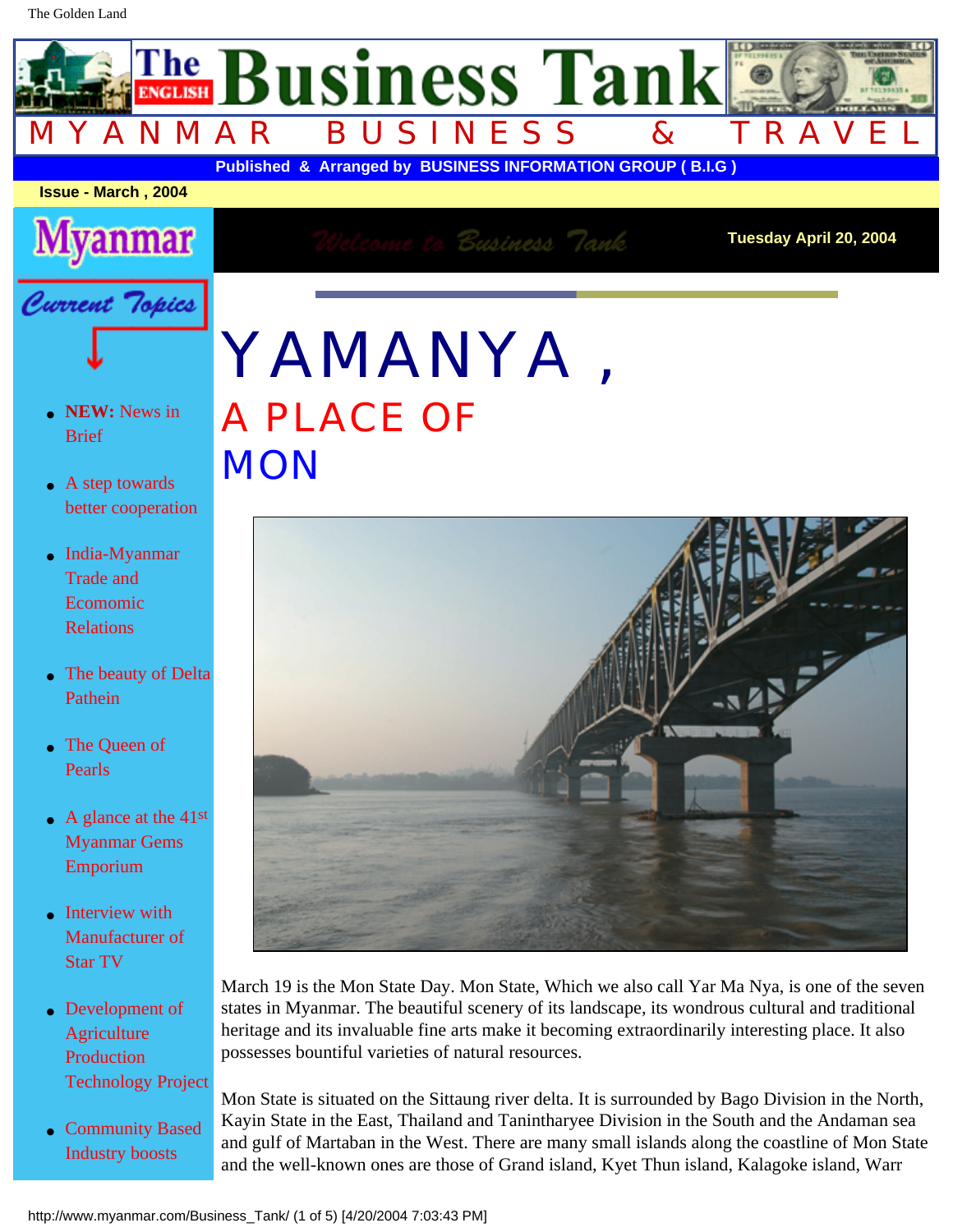island and Nat island. Although it lies between the parallel mountain ranges, there are also vast plains such as Mawlamyaing Plain and Thahtone Plain. In the northern part of Mon State, the river mouth of Sittaung River flows into Martaban gulf.



[Fishery Information](http://www.myanmar.com/Business_Tank/coordination.html)

A number of rivers and creeks flows through the state, most of which are ended up in the Martaban gulf. The Great Thanlwin River which is the longest river in our country also passes through the state to flow into the Martaban gulf. It has a population of 2.3 millions and the majority are Mon and Myanmar. Other races like Kayin, Rakhine, Kachin, Shan and Paeye also reside in the state. The common language is Mon of course, yet Myanmar language is also spoken. Buddhism is the state's common belief.

Once, Ya Ma Nya had been a very glorious kingdom of lower Myanmar. King Anawrattha of Pagan and King Manuhar of Thahtone (the great Mon King) were contemporary rulers as well as rivals. Besides, the Terawara Buddhism first reached to Thahtone and then spreaded out all over the country afterwards. May be, that is why Mon people are very religious. Mon literature which flourished along with Mon civilization contributes the grandeur of Mon history. It is also learnt that Parli pittaka were translated into Mon language first, then into Myanmar language. The culture heritage of Mon which is preserved from time to time throughout many centuries shows how magnificent the ancient Mon dynasty was.



**Ferry at the jetty**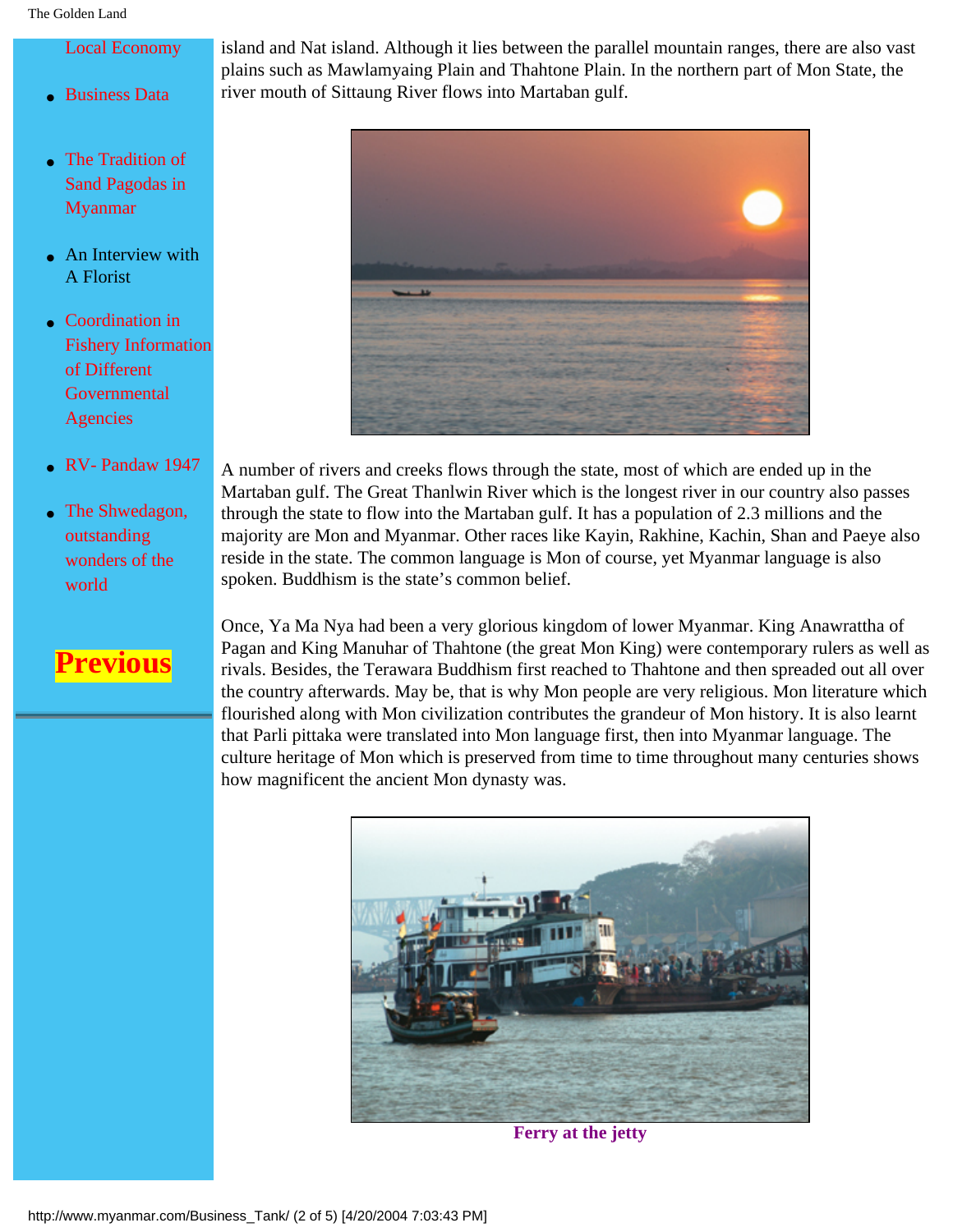There are many interesting places in Mon State including the world's famous Golden Rock Pagoda, Kyaik Ma Yaw Pagoda, Kyaikkamie Pagoda, Zin Kyaik Hill and Setsae Beach. The remains of the ancient city of Thahtone is also on interesting site in Mon State.

Another fascinating attraction of this particular state is its availability of a variety of delicious fruits such as durian, mangosteen, rambutan, pineapple, pomelo, avogado and djenko bean. Mon durian is the best in the country as well as pineapple from this part is said to be the sweetest. Apart from the fruits, various kinds of vegetables and crops are also grown there including corn, nuts, sunflower, pulses, sugarcane, coconut, palm, coco, rubber and nipa palm. It's total cultivation area is about 3 million acres which comprises approximately one hundred thousand acres of rubber cultivation.



**Kyaikthalan Pagoda, Mawlamyein**

As it has a long coastline, it's products include dried fish, fishpaste and salt. It also yields antimony and other useful rocks. There are many State-owned industries in Mon State. The most famous industries are Sittaung sugar plant, Beelin sugar plant, Mupon ceramic factory, Than Phyu Za Yat rubber plant, a tyre production factory near Thahtone, a power plant near Mawlamyaing and the Mawlamyaing dockyard.

Mon State celebrates its day on 19th of March every year. Other renowned festivals of the state are the Golden Rock Pagoda Festival, Chaung Sone Guest Festival, Kyaikkamie Sand Pagoda Festival and Oil Offering Ceremony of Mawlamyaing Bar-auk cloister.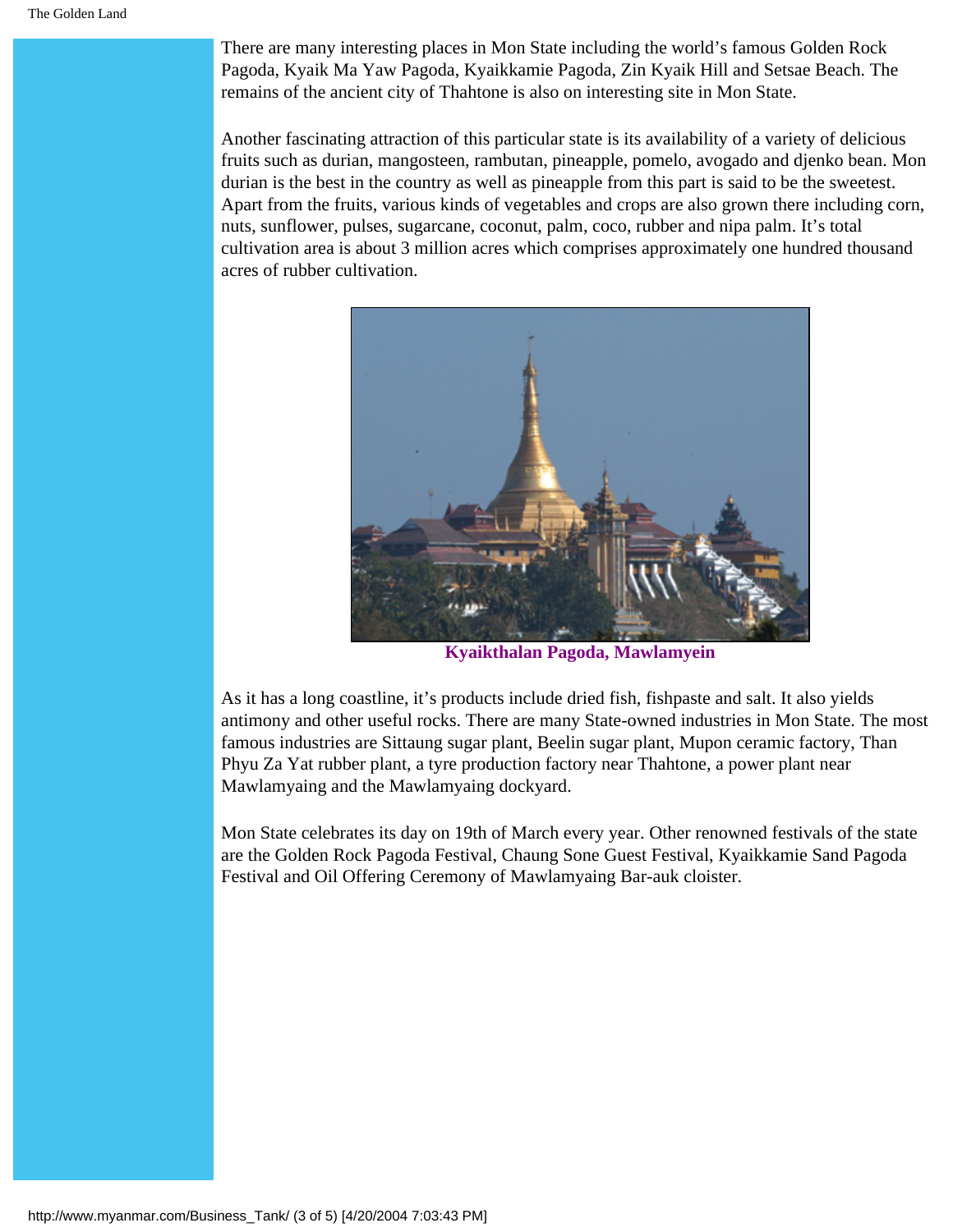

 Not only the locals but also the foreigners and tourists come to visit these festivals. Nowadays, it is hardly difficult to visit Mon State because of much smoother transportation. There are highways as well as railways.

We can also use the riverine route. Again, if we prefer flight, it is possible because there is an airport in Mawlamyaing as it is the third capital of Myanmar. New bridges have emerged in the region due to the government's encouragement in order to smoothen the public transportation.



**Greeny mountains, beauty of Mon state**

These bridges give us a great deal of benefits- we can reach our destinations easily within a short period of time. Construction of new bridge that links Mottama to Mawlamyein, Thanlwin Bridge is now underway that could make Mon State more accessible which in turn promotes regional business as well as tourism sector..

By crossing over the new bridges in Mon State we can fully enjoy the beauty of nature and the freshness of its atmosphere. So why don't we give ourselves a chance to visit a place of Mon national, Yamanya.